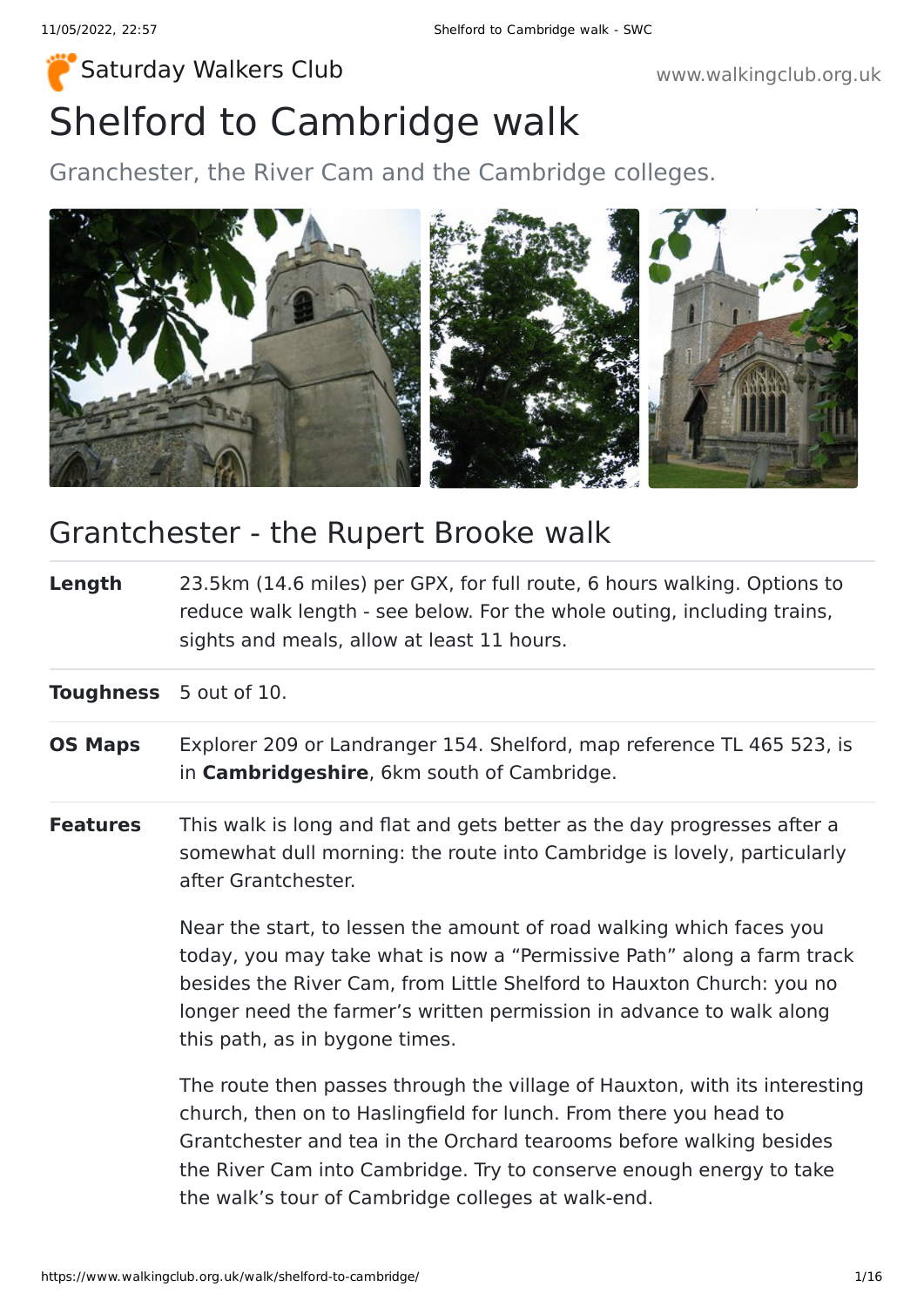To avoid the less-than-exciting morning, and spend more time exploring Cambridge, a Cambridge via Granchester Circular walk has been devised (see Walk Options below). Whichever walk you choose, please note your tarmac count today will be high and this is telling on the feet. Consequently you may prefer to wear well cushioned trainers instead of walking boots.

**Walk Options** You can shorten the main walk by taking the road route from Great Shelford, and by cutting short, or eliminating, the tour of the university colleges towards walk-end. This will reduce the walk length to 12.7 miles or under 12 miles if you head direct to the railway station when entering the city.

> You can omit the walk's loop through the village of Haslingfield and instead head straight for Grantchester: this cuts out just under 1 km of the walk.

You could also take a taxi from Grantchester to Cambridge, or a bus from Hauxton or Haslingfield to Grantchester or Cambridge: for bus information call Traveline on 0871 200 2233.

### **Cambridge via Granchester Circular**

[SWC Walk 105 Cambridge Circular](https://www.walkingclub.org.uk/book_3/walk_105/) is 15km (9.4) mile version of this walk which cuts out the morning leg of the main walk and allows you more time for the City Centre tour of the University Colleges before you head out to Grantchester on a walk besides the River Cam. You stop for tea at the famous Orchard tearooms, and then you have a choice of a return walk to Cambridge, either via Trumpington or back beside the River Cam. Gardeners amongst you may like to visit the Cambridge University Botanic Gardens at walk end before taking the short walk which remains to Cambridge Railway Station.

Directions for the route to Cambridge via Trumpington are included after the main Directions.

**History** Writing a famous poem must be as effective a way as any of ensuring that a place is preserved forever. Rupert Brooke's poem The Old Vicarage – he had rooms as a student at the Orchard, and later at the Old Vicarage, Grantchester – was written in a mood of nostalgia in a Berlin café, in May 1912. The poem celebrates not only **Grantchester** and the river ('Laughs the immortal river still/Under the mill, under the mill?'), but the surrounding countryside ('And sunset still a golden sea /From Haslingfield to Madingley'). Augustus John camped in Grantchester meadows with, as Keynes put it, his "two wives and ten naked children";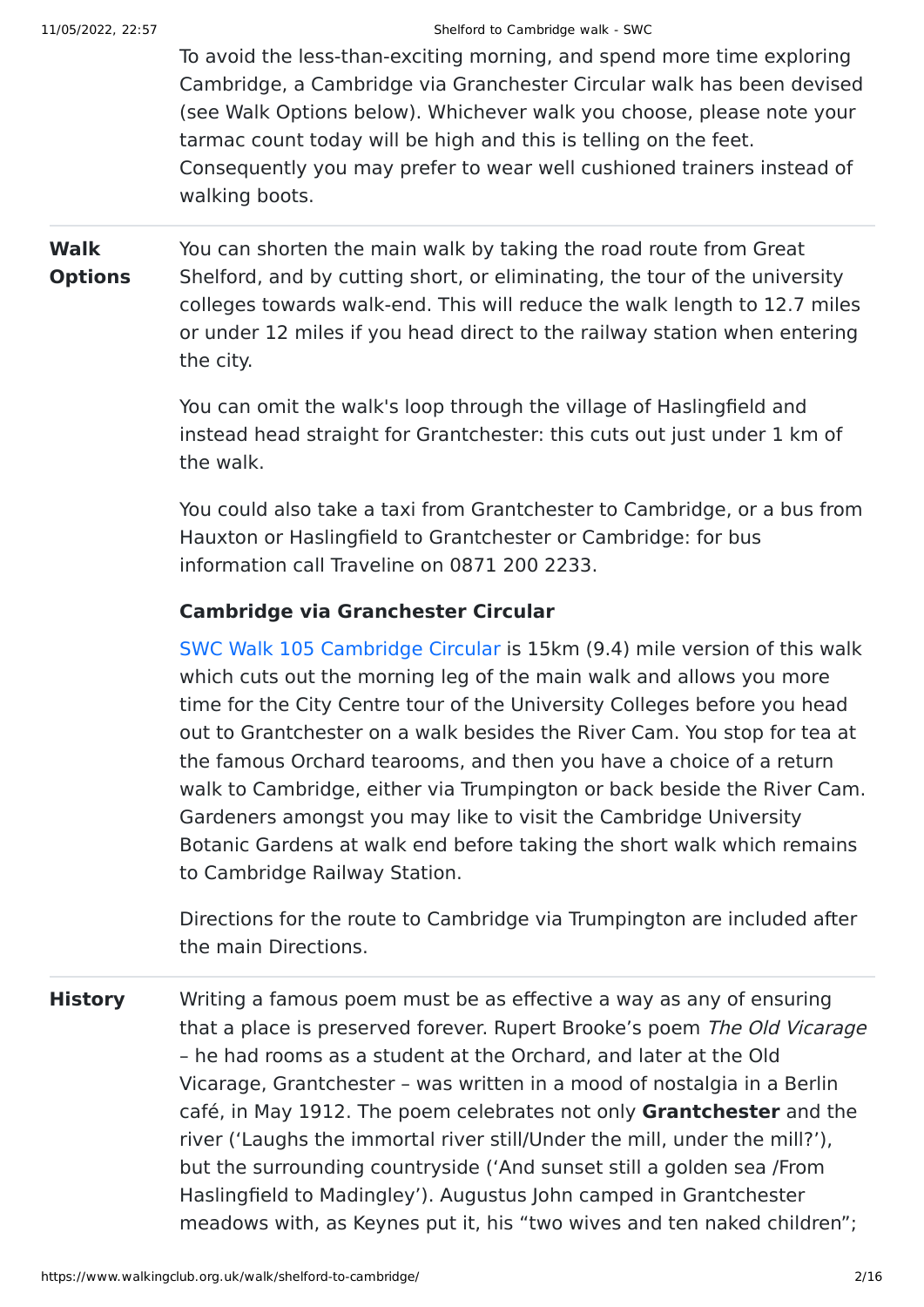#### 11/05/2022, 22:57 Shelford to Cambridge walk - SWC

Brooke and Virginia Woolf (who dubbed his friends the "Neo-Pagans") swam naked by moonlight; EM Foster visited the Orchard; Wittgenstein would come there by canoe; AN Whitehead and Bertrand Russell worked on their Principia Mathematica at the Mill House, next to the Old Vicarage. As for the church clock ('Oh! Yet /Stands the Church clock at ten to three? / And is there honey still for tea?'), in Brooke's first draft at half past three (the actual time it was stuck at for most of 1911).

The **Church of St Mary the Virgin**, Great Shelford, was rebuilt at the expense of its rector, Thomas Patesley, in the early fifteenth century. This Grade 1 listed building is famous for its Medieval **Doom** Wall Painting of the **Last Judgement** . The painting, on the arch to the entrance to the Chancel, shows judging Christ sitting on a rainbow, with the sun to his right and moon to his left. Copious amounts of blood pour from his wounded arms as he extends them towards the Archangels - to his right Michael and to his left (possibly) Raphael. Beyond, to the left, is the Virgin Mary, and to the right, John the Baptiste. Another famous Doom mural can be found in the church of St Peter and St Paul, Chaldon (on TO Walk 2-15: Riddlesdown to Coulsdon). Its impressive Doom shows the Purgatorial Ladder with the Seven Deadly Sins. The mural depicts vivid (quite scary) images of the ways to salvation and damnation. Both churches, on their respective walks, are well worth a visit.

**St Edmunds Church**, Hauxton, is renowned as one of the oldest and most interesting small churches in Cambridgeshire, with Norman windows, doors and chancel arch; a thirteenth-century font bowl; a fifteenth-century pulpit and nave roof. It also contains a rare thirteenthcentury fresco of St Thomas à Becket, which survived Henry VIII's depredations; and, having been previously walled up, this fresco also survived the vandalism of the notorious puritan William Dowsing (who, in 1643, destroyed "three popish pictures" in this church). St Edmund became King of East Anglia in 856 at the age of 15, and was killed 13 years later by the Danes for refusing to renounce his Christian faith.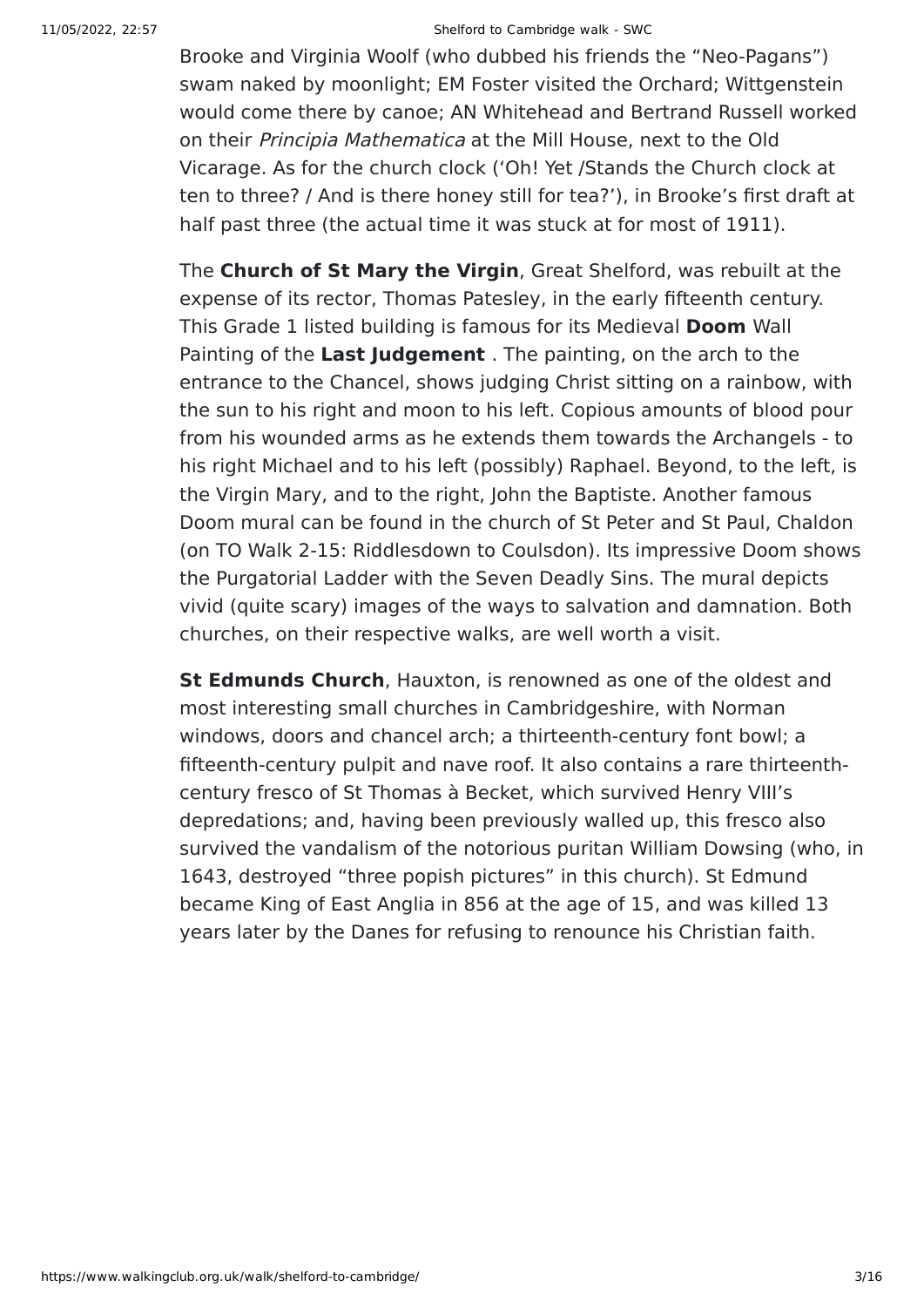The oldest surviving building in Cambridge is **St Bene't's Church**, which has a Saxon tower. **Cambridge University** was founded in the early thirteenth century by students and academics fleeing riots in Oxford, where the townsfolk felt imposed on by the academics. Within a couple of centuries, the university dominated the Cambridge townsfolk too: in 1440 Henry VI had a large part of medieval Cambridge demolished to make way for **King's College**, intended for students from his new Eton school; in 1496 a twelfth-century nunnery became **Jesus College**; in 1542 a Benedictine hostel was transformed into **Magdalene College**; and in 1596 **Trinity College** was endowed by Henry VIII with funds from the monasteries he had vandalised.

**The Orchard Tea Rooms** date from 1897, although the orchard's apple trees were planted eleven years earlier. Soon after opening the tearooms became a favourite up-river café of college students. In the tearoom's early years the owners took in lodgers to supplement their income, one being Rupert Brooke. Today college students punt up to the Orchard for tea – or a champagne breakfast after May Balls. During Cambridge's Fringe Festival summer evening performances of Shakespeare are held at the Orchard.

**The Travelling Telescope** to the west of Cambridge is built on a section of the former Cambridge to Bedford railway line. Owned and operated by Cambridge University, the telescope consists of a number of large aperture synthesis radio telescopes, the original of which date from 1957.

Cambridge University **Botanic Garden** dates from 1846 and is a 40 acre garden which today contains over 8,000 species of plants from around the world, in a beautifully landscaped setting. Open April to September from 10am to 6pm; February, March and October from 10am to 5pm; and January, November and December from 10am to 4pm. Entrance fee (2022) £ 6.30.

**Travel** Take the train nearest to **9am** from **Liverpool Street** Station to **Shelford**. Journey time 1 hour 15 minutes. Alternatively, you can take a fast train from **King's Cross** to **Cambridge** and change there for Shelford (one station back down the line to Liverpool Street). In addition to your day return to Cambridge you will need to purchase a single ticket from Cambridge to Shelford if travelling up from Kings Cross.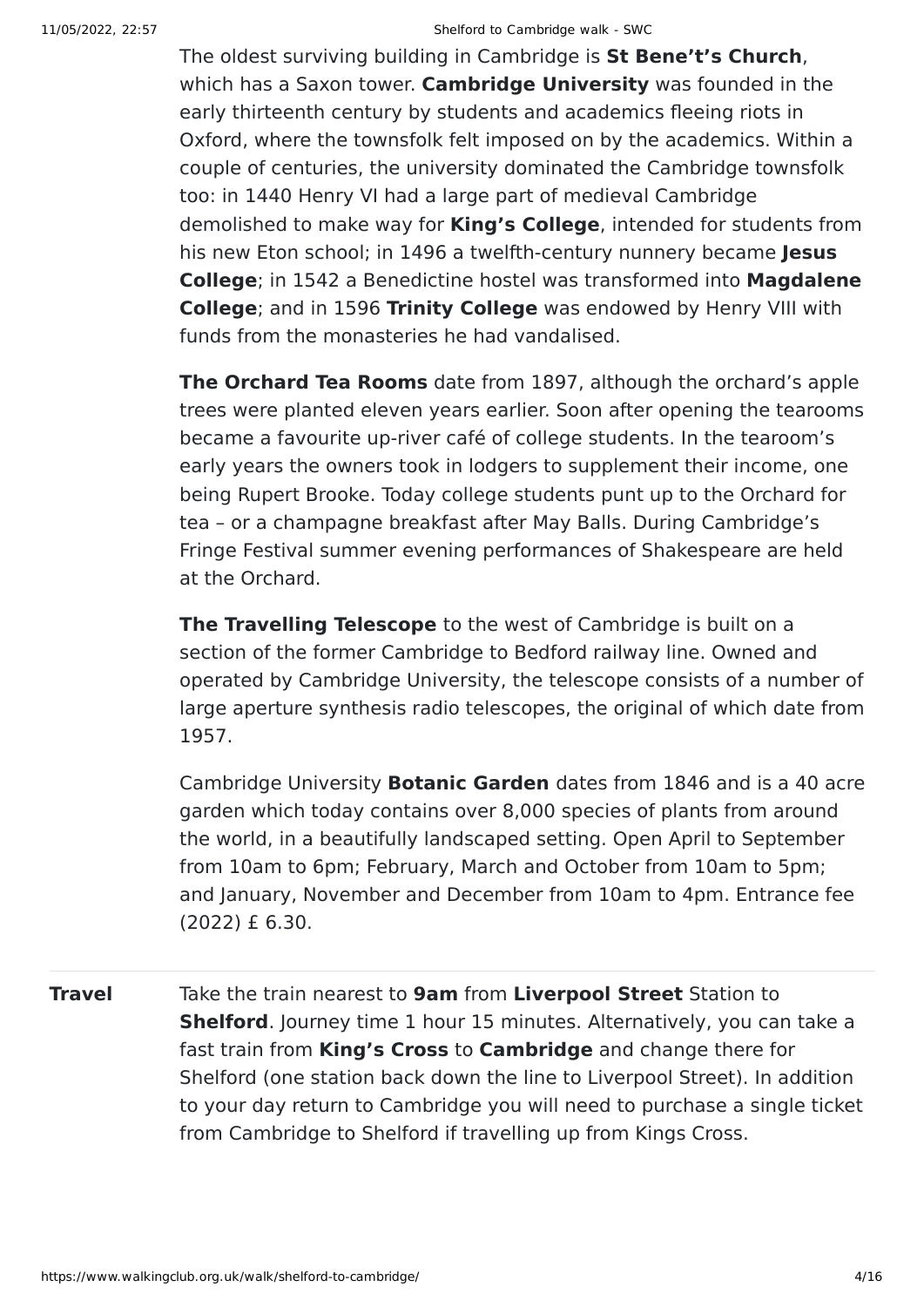#### 11/05/2022, 22:57 Shelford to Cambridge walk - SWC

Trains back from Cambridge run twice an hour to Liverpool Street and up to four times an hour to King's Cross. Journey time 50-80 minutes. If you travel out from Liverpool Street and intend to return on a fast train to King's Cross, ask for a (more expensive) ticket which will allow this.

**Lunch** The suggested lunchtime pub is the **Little Rose** (tel 01223-870 618) in Haslingfield. Under new ownership since 2020, this family friendly, local pub serves classic pub grub from midday to 3 pm weekdays and weekends, with roasts on Sunday. It also specialises in draught beer, and has won Camra awards in the past. In bygone years this pub has had a very chequered history, with frequent closures, so no bad thing to 'phone ahead to check they are open and serving food on the day of your planned visit; if not open, you will find a village shop just up the road where you can purchase a selection of snacks for a picnic lunch to keep you going until Grantchester – and tea at the Orchard Tea Rooms. Should you prefer a late lunch in Grantchester you used to have a choice of three excellent pubs, but at least one appears to have succumbed to Covid. **The Rupert Brooke** was due to reopen on 07 January 2022 after a period of closure. **The Red Lion** is fully open, but according to its website, **The Green Man** is permanently closed, although efforts are in hand to save it. By all means stop for lunch at one of these pubs, but our suggestion is to have a snack or light lunch in Haslingfield, then tea in the Orchard (see below).

**Tea** THE de rigueur tea stop on this walk is **The Orchard Tea Rooms** (tel 01223-845 788) in Grantchester. It is steeped in history and although touristy, it retains a great atmosphere so it is very popular with Cambridge and local residents as well as the many tourists who flock there. Consequently, at weekends (particularly on Sundays), the Orchard is packed and you will have to queue to be served and wait for a table to become free under the orchard's apple trees. But be patient as the wait is worthwhile.

> You may well be in need of a cuppa after finishing the tour of the colleges. You are spoilt for choice for venues in the City Centre. There are also kiosks on Cambridge Railway Station which serve coffee and tea.

- **Updates** Minor updates July 2017. [Pre 2011 Editions] The farmer's path is now permissive - no need to write in advance. Grantchester pub update January 2022. Book check and walk update also January 2022.
- **Help Us!** After the walk, we would love to get your [feedback](https://www.walkingclub.org.uk/walk/shelford-to-cambridge/comments.html)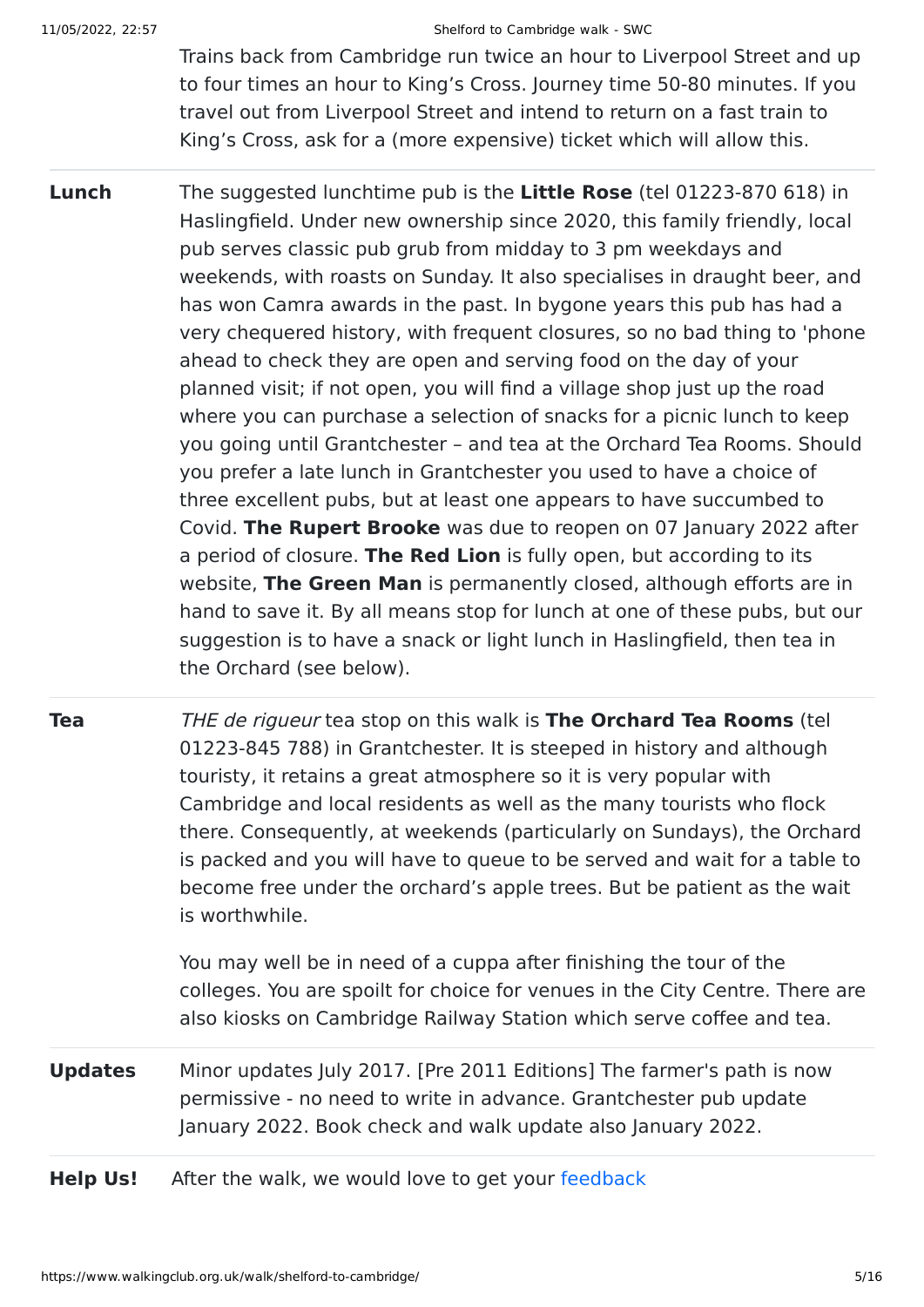11/05/2022, 22:57 Shelford to Cambridge walk - SWC

You can upload photos to the **extended** [SWC Group on Flickr](http://www.flickr.com/groups/swc) (upload your photos) and videos to  $\triangleright$  Youtube. This walk's tags are:

|               | $\circledcirc$ swcwalks $  \circledcirc$ book1 $  \circledcirc$ walk26 $  $ |  |
|---------------|-----------------------------------------------------------------------------|--|
| <b>By Car</b> | <b>Start CB22 5LR FinishCB1 2JW</b>                                         |  |

| <b>Help</b> | National Rail: 03457 48 49 50 • Travelline (bus times): 0871 200 22 33<br>$(12p/min)$ • TFL (London): 0343 222 1234                     |
|-------------|-----------------------------------------------------------------------------------------------------------------------------------------|
| Version     | Jan-22 Marcus                                                                                                                           |
| Copyright   | © Saturday Walkers Club. All Rights Reserved. No commercial use. No<br>copying. No derivatives. Free with attribution for one time non- |

commercial use only. www.walkingclub.org.uk/site/license.shtml

# Walk Directions

- 1. **[1]** Coming off platform 2 at **Shelford Railway Station**, from Cambridge, turn right on to the main road, Station Road, your direction 215°. In 40 metres you pass on your left-hand side a new residential development on the site of where once stood the Railway Tavern pub.
- 2. In 115 metres you cross the A1301, Tunwell's Lane, to continue *straight ahead* on Woollards Lane, ignoring ways off. You should pass a café or shop open as you proceed through the village if in need of pre-walk refreshments. In a further 325 metres, you come to a T-junction (with house No.90 opposite) where you go left, on Church Street.
- 3. In 160 metres you come to the **Church of St Mary the Virgin, Great Shelford**, which is well worth a look inside - to see its Doom mural.
- 4. In 50 metres you pass Kings Mill Lane on your left-hand side.
- 5. **[2]**. Now there are two alternatives: the road route takes you by an interesting church, and this route is shorter in length than the permissive farm track route. However, the latter is more relaxing – and given the amount of tarmac you are facing today, is easier on the feet - and is the recommended route.

### 6. **The road route**

7. Continue on the main road (Church Street). In 125 metres cross a bridge over the river to enter **Little Shelford**. In 60 metres cross another bridge, and you are now on Bridge Lane with an old red brick wall on your right-hand side. Continue for a further 250 metres to a junction. Here swing right on Church Street, signposted Hauxton and Harston, and in 35 metres you pass on the left-hand side of **All Saints**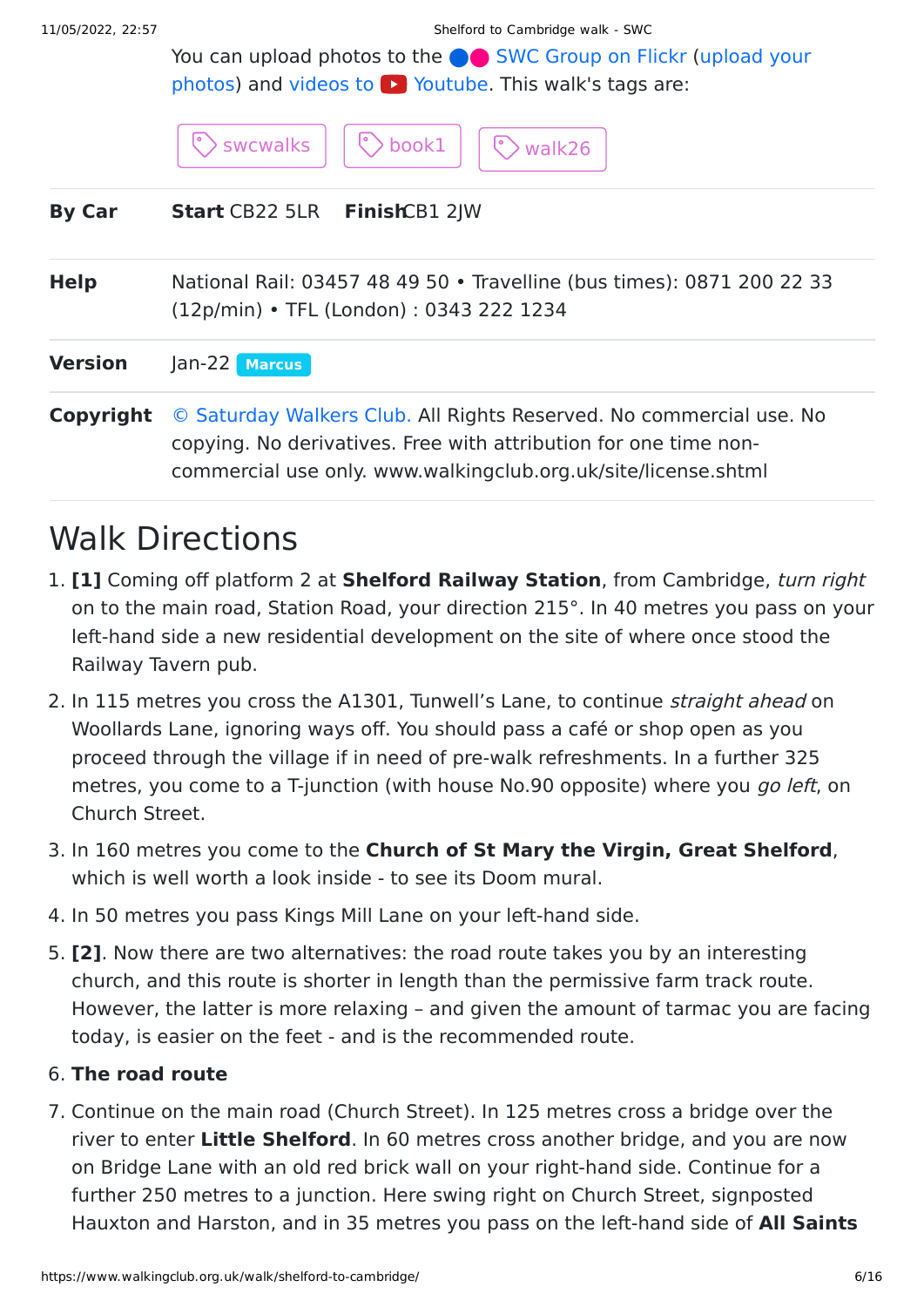**Church, Little Shelford** (worth a look inside). In a further 250 metres you come to a T-junction by the Sycamore House Restaurant. Here turn right along Hauxton Road.

8. Ignore ways off and in 550 metres you pass over a level crossing. In another 250 metres you pass under the M11. In a further 500 metres, you enter the village of Hauxton and pass the bus stop. Continuing along Church Road, ignoring turn-offs, in 440 metres you come to the **Church of St Edmunds** (worth a visit inside), rejoining the route at point **[3]** below.

### 9. **The permissive farm track route**

- 10. Almost opposide Kings Mill lane, *turn right* through a wooden swing gate, some 20 metres to the right of the entrance into **Rectory Farm** and proceed up a fenced-in path. In 160 metres the path ends and swings left into a field, beyond a barn over to your left. In 70 metres the path merges with a farm track coming in from the left. You now keep ahead on this track all the way to Hauxton, with the River Cam over to your left, on what is now a Permissive Path (you no longer need the farmer's permission to walk along it). In more detail
- 11. In 45 metres ignore a fork left to continue on, with treeline on your left and open fields to your right, your direction 310°. In a further 180 metres, just before you reach a gated crossing across the railway line **[!]** veer left downwards to go through a tunnel under the railway, and come up the other side. Do not try to cross the railway crossing.
- 12. In 150 metres pass through a field boundary and keeo ahead. In a further 600 metres pass through another field boundary and bend with the track to the left to continue on, your direction 260°, still with the river over to your left.
- 13. In 305 metres go under the M11 motorway bridge.
- 14. In 325 metres pass through a field boundary and keep ahead. In a further 400 metres veer right, with a field hedge on your right-hand side, your direction 340°, following the main track.
- 15. In 290 metres you come to some farm buildings on your right-hand side, where you veer left with the road, your direction 315°, towards a pair of cottages. In 170 metres you pass these cottages.
- 16. In a further 175 metres, you come to within 25 metres of the A10. But here you turn sharp left on a driveway, past a wooden fieldgate, on a signposted public footpath, your direction 175 degrees, towards Hauxton Mill building. In 65 metres go over a bridge and straight on. In 40 metres go over a mill stream. At the end of the **Hauxton Mill** building you go left, your direction 120 degrees, with the river on your left and a new housing development on your right (where once stood a chemicals factory).
- 17. In 40 metres ignore a footpath leading to a wooden bridge on your right (although **Note** : you can if you wish cross this bridge and walk through the new Hauxton Meadows housing development, coming out onto the A10 road. If you do, turn left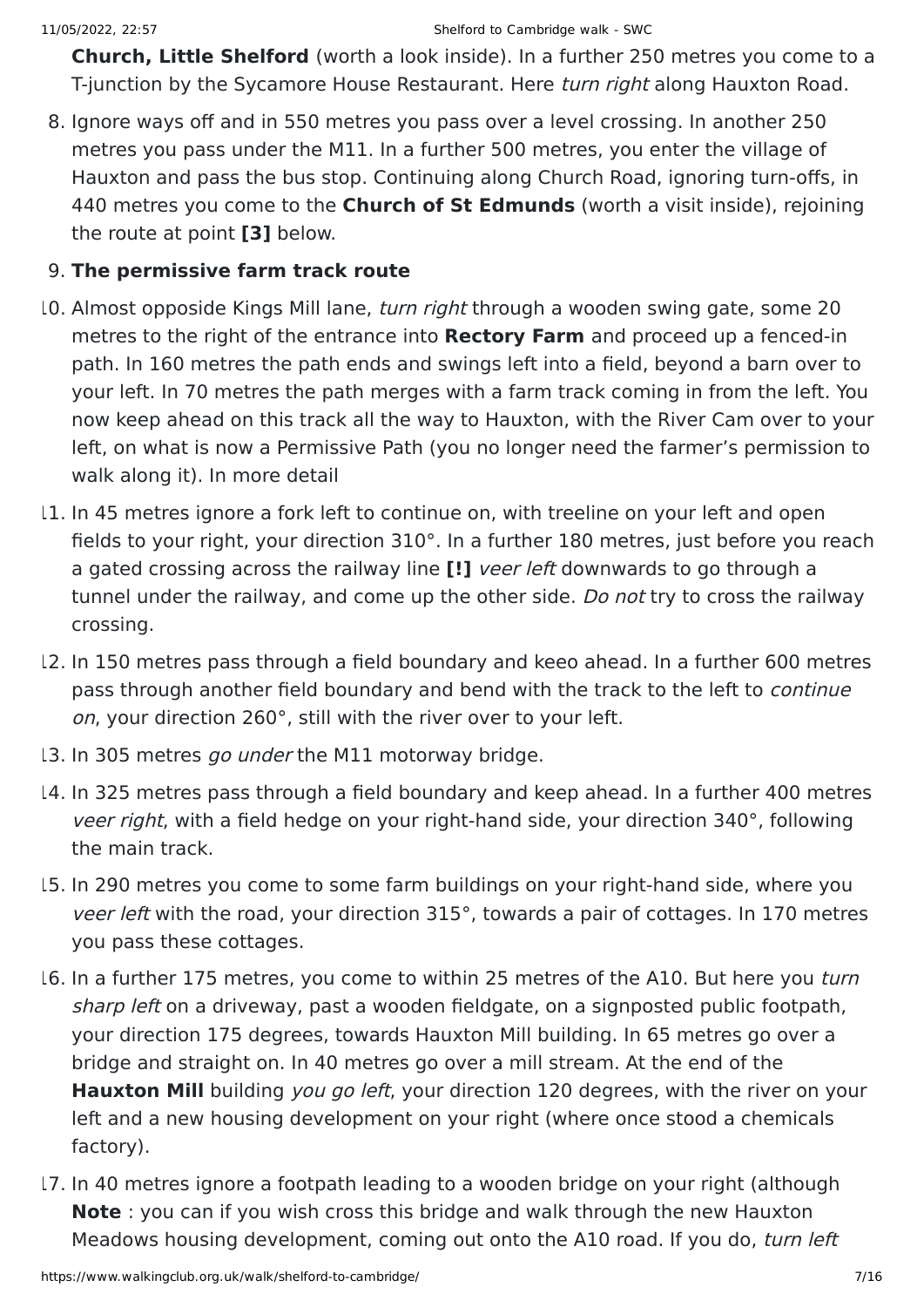along this road until you reach the signposted turning to Haslingfield). Otherwise, continue ahead with the Mill stream on your left. In 480 metres your path leads to a concrete bridge with wooden railings, which you cross to continue on, now with the new housing development on your right-hand side.

- 18. In 200 metres go through the wooden swing gate to your left, your direction 165°. In 20 metres go through a wooden kissing gate, and head along the left-hand edge of a field towards the church.
- 19. In 150 metres you come out to the road and to the **Church of St Edmunds, Hauxton** (worth a look inside).

### 20. **[3] Continuing on the main walk:**

- 21. Turn right onto this road (Church Road) from the farm track route or keep ahead on the road route.
- 22. Ignore all ways off as you pass the new housing development Hauxton Meadows on your right-hand side. In 300 metres you come to the A10 where you turn left. In 35 metres there is a bus lay-by, with buses to Royston and 50 metres further down the road, on the opposite side, buses to Cambridge. Opposite the nearside bus layby, take the public bridleway signposted to Haslingfield, your direction 285°, onto a wide gravel farm track with a large open field on the left.
- 23. In 260 metres ignore a fork to the left towards **Rectory Farm** (marked on the OS map). In 50 metres ignore another fork to the left, to carry straight on, your direction 300°; the church in Haslingfield is already visible ahead to your left.
- 24. In 180 metres ignore a turning to the right marked 'Private Road'.
- 25. In 60 metres the earth track becomes grassy. In 200 metres the track swings gently left between vast fields and over a stream, with a small coppice on your left. Keep ahead, on a bearing of 245°. In 150 metres pass through a part tree-lined field boundary. Follow the grassy track with a ditch and field boundary on your right. In 400 metres pass through another field boundary and at a path junction, bear right, your direction 305° now on a gravel path;.
- 26. In 200 metres go on a bridge over the River Cam and turn left, with the river alongside on your left-hand side, your direction 235°. In 230 metres your way merges with a farm track **[4]**.
- 27. In 50 metres the farm track swings left. Ignore the path ahead [**[!]** unless you wish to bypass the village of Haslingfield and head direct to Grantchester, in which case keep ahead here and in 150 metres, turn right into Cantelupe Road. In 385 metres you keep ahead through Lesanna Farm where the path from the main walk route joins from the left]. Otherwise, the main route continues: bear left with the track and in 30 metres, with playing fields on your right-hand side **[!]** turn right through a metal gate, your direction due west, along the right-hand edge of the playing fields.
- https://www.walkingclub.org.uk/walk/shelford-to-cambridge/ 8/16 28. In 100 metres you pass a thatched cottage on your right-hand side. In a further 100 metres, you come out through metal barriers (with wooden posts) to a road (New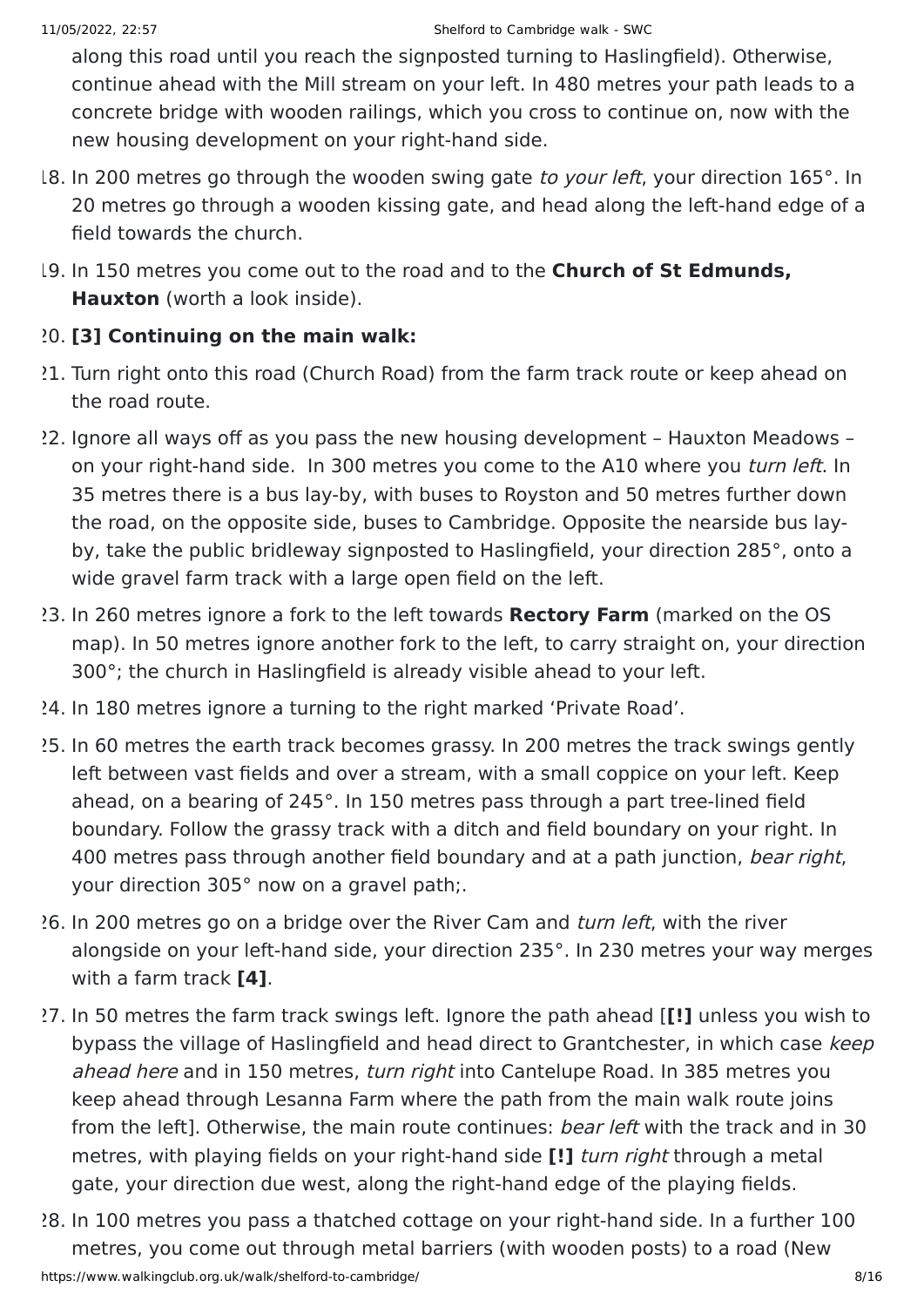Road) where you go left, your direction 200°.

- 29. Stay on this road, ignoring Fountain Lane to the right, coming to the High Street Tjunction in 80 metres. Here you go right. In 55 metres go left on Baldock Road and immediately right, to the modern building that is the **Little Rose** pub, the suggested lunchtime stop.
- 30. After lunch return to the High Street and *turn left*, your direction 285°, lgnore ways off. You pass the village shop on your right and then Haslingfield's Village sign. After 330 metres, where the High Street veers left, and some 50 metres past the Village sign, you *go straight on*, along Church Way, with a pair of thatched cottages on your right-hand side. In 80 metres you come to the Parish church of **All Saints, Haslingfield** (worth a look inside).
- 31. Coming out of the church door, go straight ahead on a narrow stony path through the churchyard, your direction 340°. In 110 metres you come out to a tarmac road where you continue straight on. In 25 metres you pass the thatched Oak Cottage on your left-hand side. In a further 35 metres, *fork right* on Dodds Mead. In a further 45 metres, pick up the tarmac path to the left of a house called Adelaide (No.1), straight on, your direction 15°.
- 32. In 85 metres you come out on to a road (New Road) by house No. 118 opposite, where you *turn left*, your direction 320°. In a further 95 metres, you come out on to Barton Road, with a thatched house opposite where you turn right.
- 33. In a further 175 metres, opposite house No.31, **[!]** take the signposted public footpath to the right **[5]**, your direction 95° (the pub marked here on old OS maps is long gone).
- 34. In 45 metres go over a wooden footbridge with railings over a stream on a gravel path and in 20 metres dogleg left then right with the path. In a further 60 metres go under mini pylons and in 70 metres the gravel path becomes a wide grassy path. In a further 140 metres cross a farm track and go over a ditch and with a farm gate directly ahead, turn left, your direction 10°.
- 35. In 80 metres veer right with the path, your direction due east. In a further 240 metres, go over a wooden bridge with railings over a ditch-stream, to go straight on.
- 36. In a further 175 metres dogleg left then right over a ditch, then pass a corrugated shed on your right-hand side (part of Lesanna Farm) and in 90 metres you come to a tarmac lane T-junction, where you *go left*, your direction 25°. This lane is Cantelupe Road per the OS sheet.
- 37. Continue ahead, ignoring all ways off. In about 300 metres radio telescopes are visible off to your left-hand side. After 1.75 km along this lane, with cottage No.6 on your left-hand side, cross a track junction and ignore a lane to your right to Catelupe Farm (marked on the OS map) to continue straight on, passing a car barrier, along the concrete lane serving as a bridleway, your direction 20°.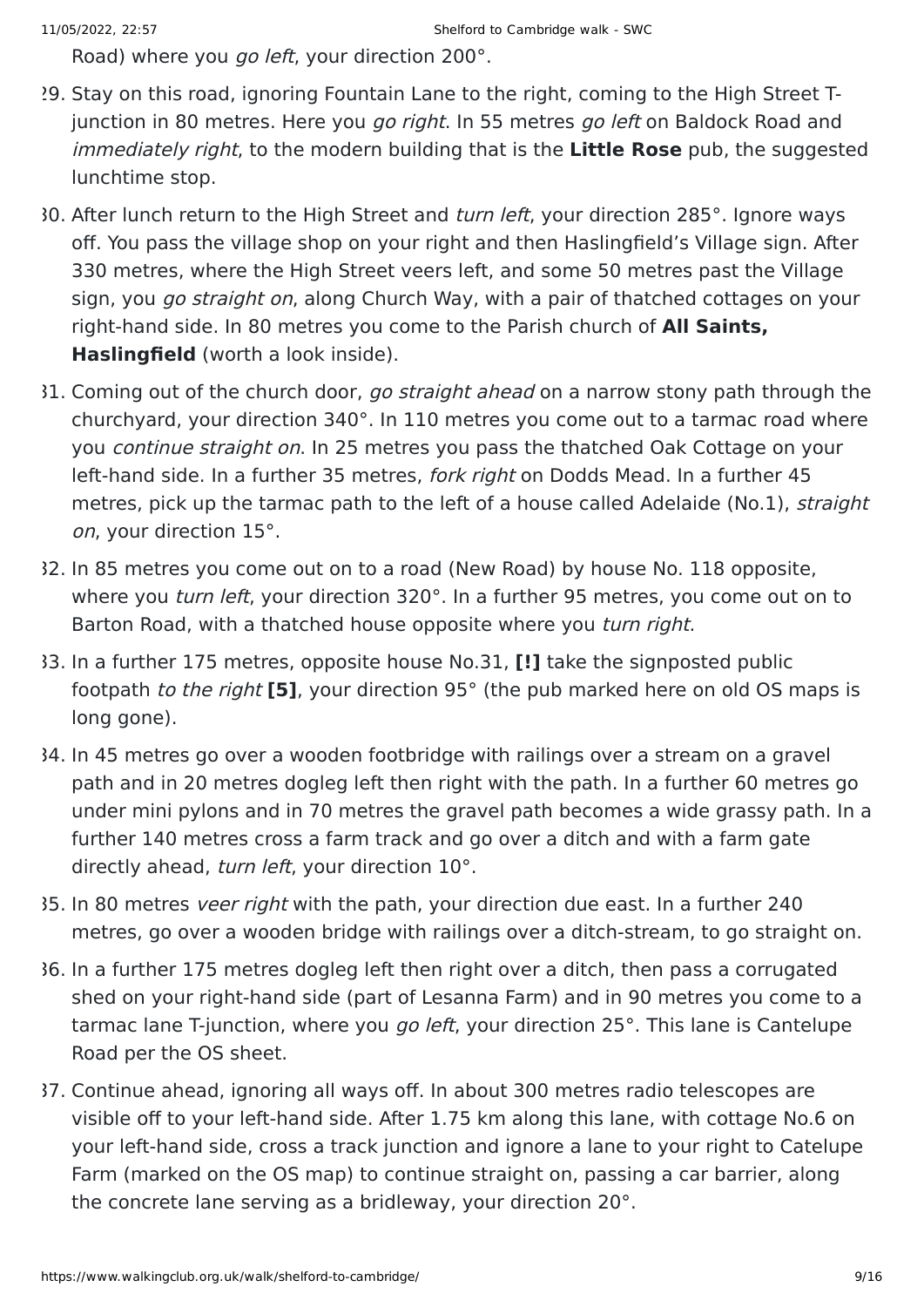- 38. In 250 metres you pass well to the right of the end of the railway track for the **Travelling Telescope**, usually parked about 1km down the track away to your left (the railway track used to end 75 metres to the left of the lane but in recent years the nearest section has been taken up). **[!]** If you wish at this point you can take the Permissive Path on your left, initially parallel to the travelling telescope, before it veers right to meander beside the Bourn Brook, with its wildlife, before rejoining the main route as it enters the light woodland below.
- 39. Continue straight on, now on a wide grassy way, with Grantchester Church just visible behind the trees to your right (60° on your compass) and Barton Church away ahead to your left.
- 40. In 550 metres go over Bourn Brook, on a concrete bridge with high wooden railings, and enter light woodland. In 55 metres *fork right*, your direction 65°, along the lefthand edge of a field.
- 41. In a further 120 metres, go over the M11 footbridge, the top of which offers a panoramic view of the landscape **[6]**. On the other side of the bridge, turn half right, on a grassy path, with Grantchester Church ahead of you, your direction 95°. In 50 metres, *swing left*, your bearing now 60°.
- 12. In 500 metres, at a four-way footpath sign and crossing of ways, go straight on along a tarmac path, your direction 25°. In 80 metres you pass a children's adventure playground on your left-hand side.
- 43. In 100 metres you come on to an estate driveway, Burnt Close, and in a further 120 metres to Cotton Road, where you turn right, your direction 105°, by the thatched Grant Cottage on your right-hand side. Keep ahead on Cotton Road to the T-junction with the main road (High Street), with the **Rupert Brooke** pub opposite (a possible late lunch stop - if it reopened in January 2022).
- 14. Turn right on the High Street, your direction 150°. In120 metres the road swings to the right and you pass the Green Man pub on your left, (permanently closed - per its website, as of January 2022). Just before this pub and some 50 metres over to your left is the thatched **Red Lion** pub, another late lunch option.
- 45. In 100 metres you come to the **Parish Church of St Andrew and St Mary**, **Grantchester**, on your right-hand side (worth a look inside). Coming out of the church, turn right (to continue in your direction as before down the High Street) and you pass the entrance to Manor Farm on your right.
- 46. In 40 metres, as the road swings right, go down a gravel track to go through a wooden swing gate into the garden of the suggested tea place on this walk, **The Orchard**. After tea, if not taking the detour to the Old Vicarage, your route continues at point **[6A]** below – the path by the low level sign "To the River" is on your left, almost opposite the entrance to the tea rooms.
- 47. After tea in the Orchard's garden, it is worth your while to take a short detour to view the outside of the **Old Vicarage** where Rupert Brooke used to lodge. Walk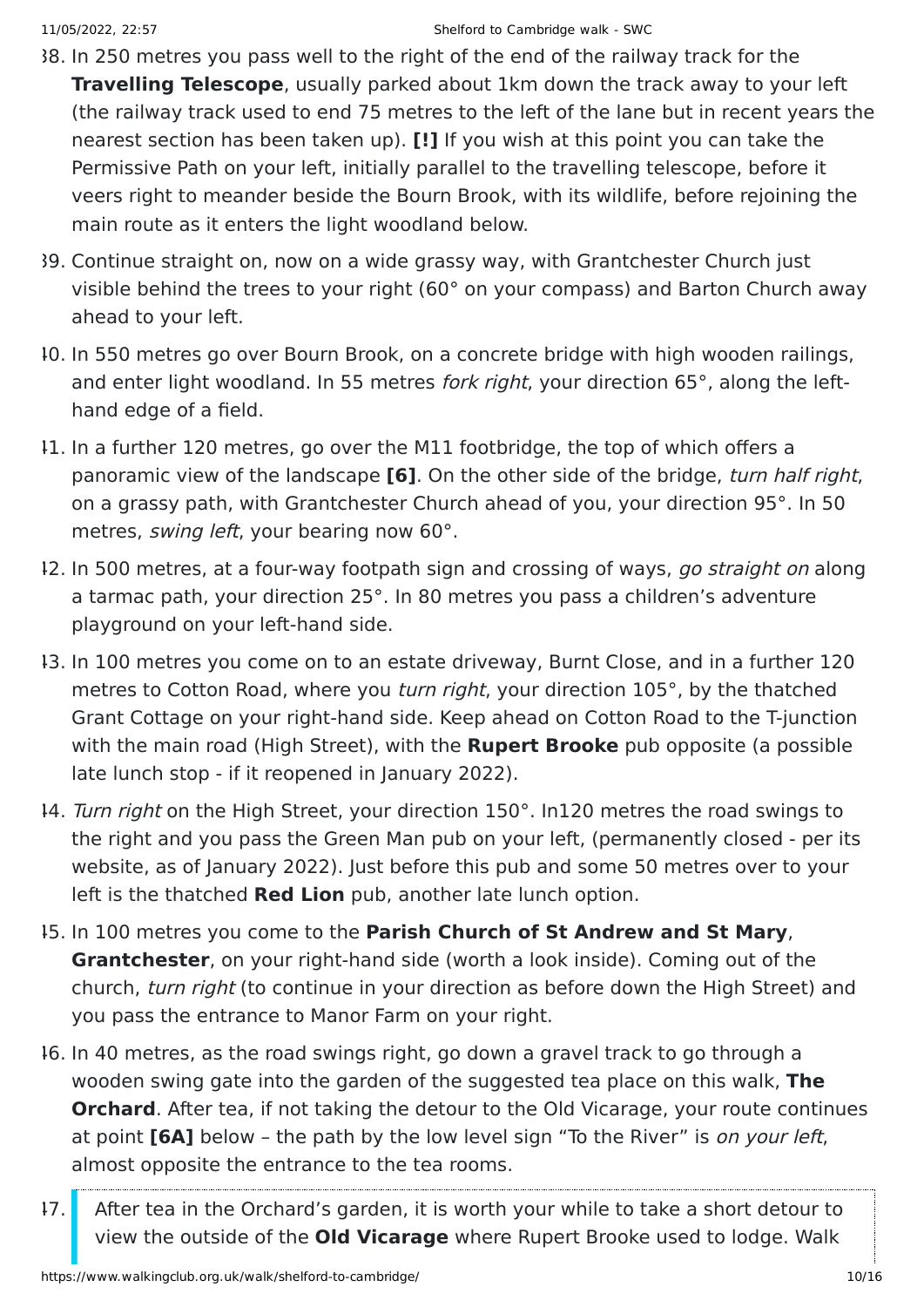through the Orchard's car park in a southerly direction and pass the Rupert Brooke Museum buildings on your right, to exit the car park, back onto the main road, where you *turn left*. In 50 metres, the road swings to the right, and there is a footpath ahead between high walls. The Old Vicarage is the house on your left, with a post box in a wall. The property is now owned by Lord Jeffrey Archer and Lady Mary Archer. The large conservatory where Lord Archer wrote many of his novels is clearly visible. In the front garden of the house is a **statue of Rupert Brooke in military uniform**. Retrace your steps, through the Orchard's car park, to the entrance to the Orchard tearoom building.

- 48. **[6A]** Returning from the Old Vicarage detour, opposite the entrance to the tea rooms, **[!]** there is a low level sign on your right "To the River". Go right down this path, your direction 100°, in 40 metres going through a metal kissing gate. Keep ahead over a field and in a further 100 metres go through another metal kissing gate, to the banks of the **River Cam** .
- 49. Your onward route is more or less to follow the River Cam to the outskirts of Cambridge, but in more detail:
- 50. Bear left and in 80 metres go through a metal kissing gate. In a further 120 metres go over a stream. In 110 metres go through metal kissing gate No.19 and onwards along the bank. In a further 200 metres go through a metal kissing gate. In 80 metres go through a gate and over a wooden footbridge with wooden railings. In dry weather, follow the path to the right and along the banks of the River Cam; in the wet, take the tarmac path some 50 metres over to your left.
- 51. Continuing by the river, in 240 metres go over a wooden footbridge with wooden railings. In 130 metres go through a metal gate and over a wooden footbridge with wooden railings. In 150 metres go over another wooden footbridge with wooden railings and in 55 metres yet another one.
- 52. In 100 metres go over another wooden footbridge with wooden railings. The path now swings left and in 300 metres joins the upper (tarmac) path. Turn right, through a metal kissing gate to join the tarmac path, your direction 40°.
- 53. In 200 metres, having passed Grantchester Meadow on your right, keep ahead along a badly maintained car road, your direction 65°, with a car parking area on your left. In 100 metres your way becomes a tarmac road.
- 54. In 115 metres at a three-way road junction **[!]** ignore Marlowe Road on your left and turn down Eltisley Avenue (the middle junction), your direction 30°. In 200 metres turn left to go northwards up Grantchester Street.
- 55. In 160 metres, you come to the junction with the A603. **[!]**.Your way ahead depends on whether you intend to tour the Cambridge Colleges, or if not, you prefer to take a direct route to Cambridge Railway station (passing the entrance to Cambridge University Botanic Gardens which you may like to visit.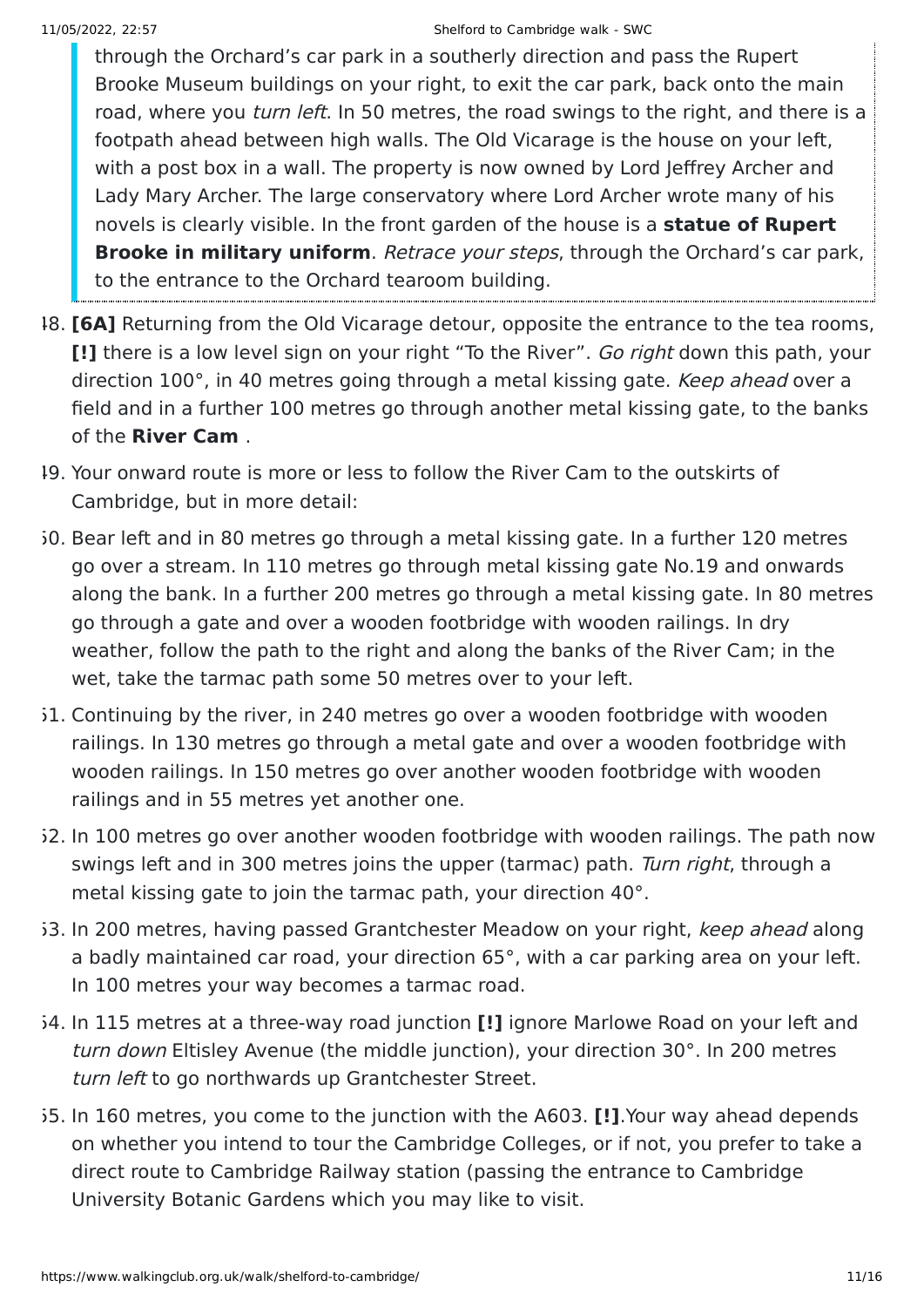- 56. **To go to the railway station** : turn right at the junction with the A603 and head just south-of-east, on a surfaced path on the southern edge of Lammas Land, to cross a stream on a bridge after some 350 metres, and where a path joins you on your left, continue ahead; then follow the directions at **[8]** below .
- 57. **To continue on the main walk which includes the "City Tour"** (NB: if you have never visited Cambridge before it is a shame to miss out on the tour of the colleges): At the junction with the A603, cross over and go straight ahead on Newnham Road with the A603 on your left-hand side, your direction 40°. Keep to the bike path, parallel to the road on the right of the pavement and in 45 metres, with pedestrian traffic lights on your left, fork right with the bike path, your direction 70°, across **Lammas Land** (open grass).
- 58. In 240 metres *cross over* the main road, Fen Causeway, diagonally to the right, to go across the bridge and *turn left*, on a bearing of 350°, to pick up the path beside the Old Mill stream on your left-hand side. In 10 metres go through a metal swing gate (with a cattle grid to its right-hand side).
- 59. In a further 100 metres, by the Bella Italia restaurant on your left-hand side, fork right over a footbridge with white metal railings and continue on the tarmac path, your direction 45°.
- 60. In 70 metres go over a similar bridge. In 40 metres *bear left* and you are beside the River Cam on your right-hand side and you continue on, your direction 350°, with the Hilton Double Tree Hotel on the other side of the river. In 50 metres go over a weir. In 80 metres cross a bridge to your right, towards the Mill pub. On the other side of the bridge, turn left, and in 15 metres go left down Laundress Lane, which has bollards at its entrance.
- 61. In 50 metres you come to a T-junction, Silver Street, with **Queens College** opposite you. Turn left , your direction 230°, passing the **Anchor pub** on your left, and in 30 metres go on a bridge back over the river.
- 62. For a **Tour of Cambridge Colleges** follow this suggested route:
- 63. In 80 metres *fork right* following the signpost to "The Backs", your direction 290°.
- 64. In 120 metres, having just gone past the white pyramid building on your right-hand side, go straight on away from the river, your direction 330°. In a further 180 metres you come to the main road where you *turn right*, your direction 345°.
- 65. In 25 metres, do not go through the gates on your right-hand side into the grounds of **Kings College**, but keep to the wide path with the river on your right-hand side. In a further 150 metres you pass the gateway to **Clare College**. In 85 metres **[7]** turn right on to Garret Hostel Lane, eastwards, on a long tarmac lane between railings, with the **Wren Library** away to the left. Go over the bridge (with **Clare Bridge** visible to the right).
- 6. In 140 metres, at Trinity Lane T-junction, turn right, your direction 190°.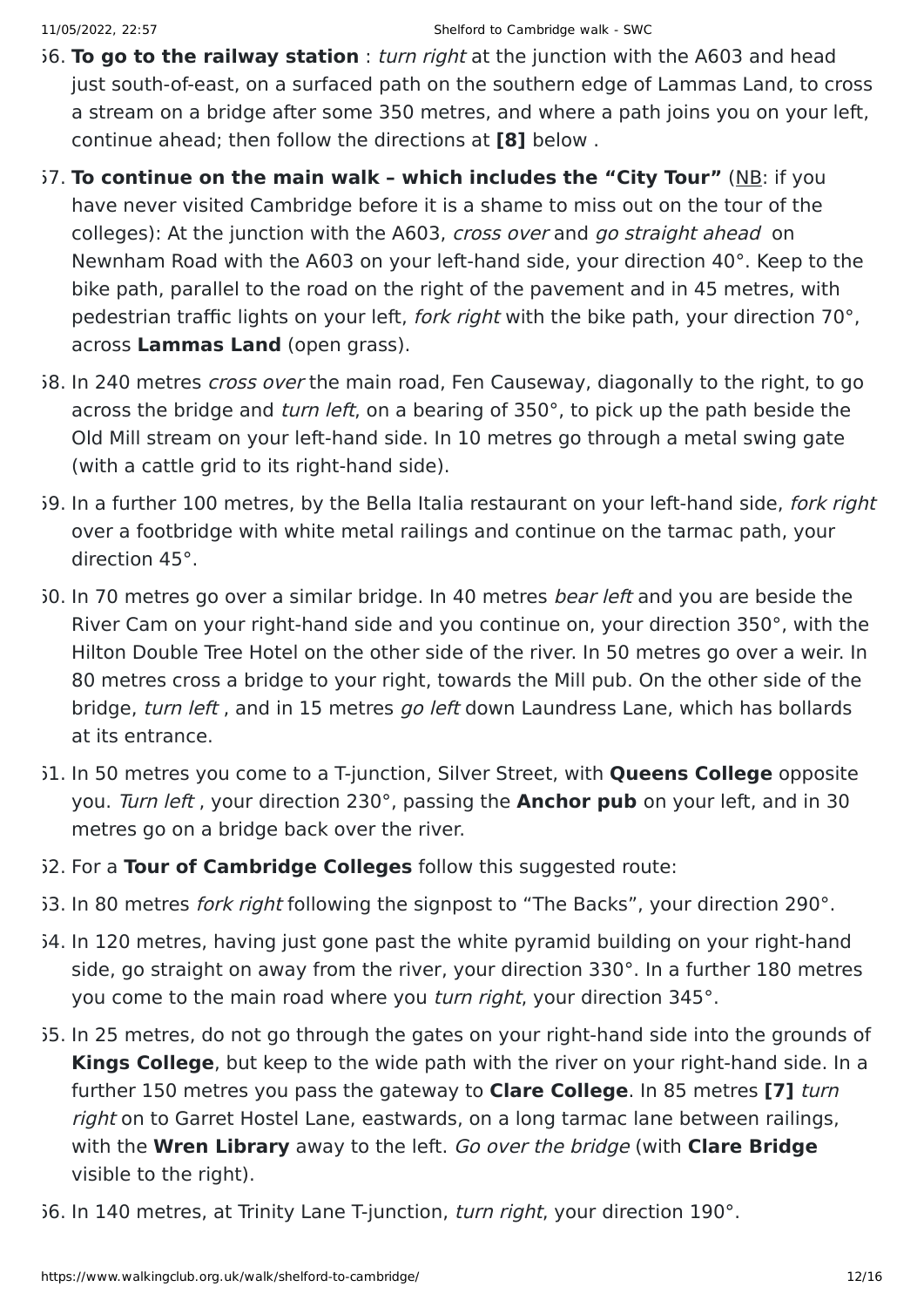- 67. In 40 metres, having passed **Trinity Hall** on your right-hand side, turn left into Senate House Passage, passing on your left the **Gate of Honour**, topped with sundials (the gateway through which undergraduates pass on their way to receiving their degrees).
- $68.$  At the main road, Trinity Street, turn left, your direction 5°, passing an entrance to **Gonville and Caius College** on your left-hand side and **St. Michael's Church** on your right. In a further 100 metres you pass the gatehouse to **Trinity College** on your left-hand side.
- 69. In 55 metres you come to **St.Johns College** on your left. Here turn right on All Saints Passage, your direction 110°. In 60 metres, at the T-junction, go left, your direction 50°. In a further 45 metres, at the Bridge Street T-junction, go right, your direction 145°. In 20 metres continue *straight on*, now on Sidney Street. In 70 metres you pass **Sidney Sussex College** on your left.
- 70. In 75 metres you pass Market Passage on your right-hand side. In a further 40 metres turn right on Market Street, your direction 240°. In 35 metres you pass **Holy Trinity Church** on your left-hand side. In 90 metres you come to the back of **Great St. Mary's Church**, where you go left, your direction 170°, with market stalls on your left-hand side. In 35 metres, go straight on along Peas Hill.
- 71. In 25 metres, at the end of the HSBC Bank building, go right, signposted to "G David Bookseller", your direction 290°. In 50 metres you pass the front of the **Church of St. Edward** and in 10 metres, at the T-junction, go right on St. Edwards Passage.
- 72. In 30 metres you come on to the main Kings Parade, where you go left, with **Kings College** opposite.
- 73. Continuing south on Kings Parade, you pass in 30 metres the **Rainbow Café** on your left-hand side. In a further 55 metres, *turn left* on Bene't Street, your direction 85°. In 35 metres you pass the **Eagle pub** on your left-hand side and **Saint Bene't's Church** on your right.
- 74. Go right on Free School Lane, your direction 150°. **Corpus Christi College** is on your right-hand side and the **Old Cavendish Lab** is to your left.
- 75. In a further 65 metres you come out on to the main road, Pembroke Street, with **Pembroke College** opposite and you *go right*, your direction 245°.
- 76. In 100 metres you come to Trumpington Street where you go left, your direction 150°. In 15 metres you pass the entrance of Pembroke College. In 35 metres go right on Little St. Mary's Lane, your direction 250°, passing **Little St. Mary's Church** on your left-hand side. **This ends the College Tour** .
- 77. You are now heading for the railway station. In 80 metres continue straight on, along a narrow lane. In 50 metres, at the T-junction (Granta Place), by the modern Cambridge University Centre on your right-hand side, turn left, your direction 150°.
- 78. In 50 metres, with the Hilton Double Tree Hotel on your right-hand side, go through the railings and over the cattle grid to fork left, with the wall of **Peterhouse College**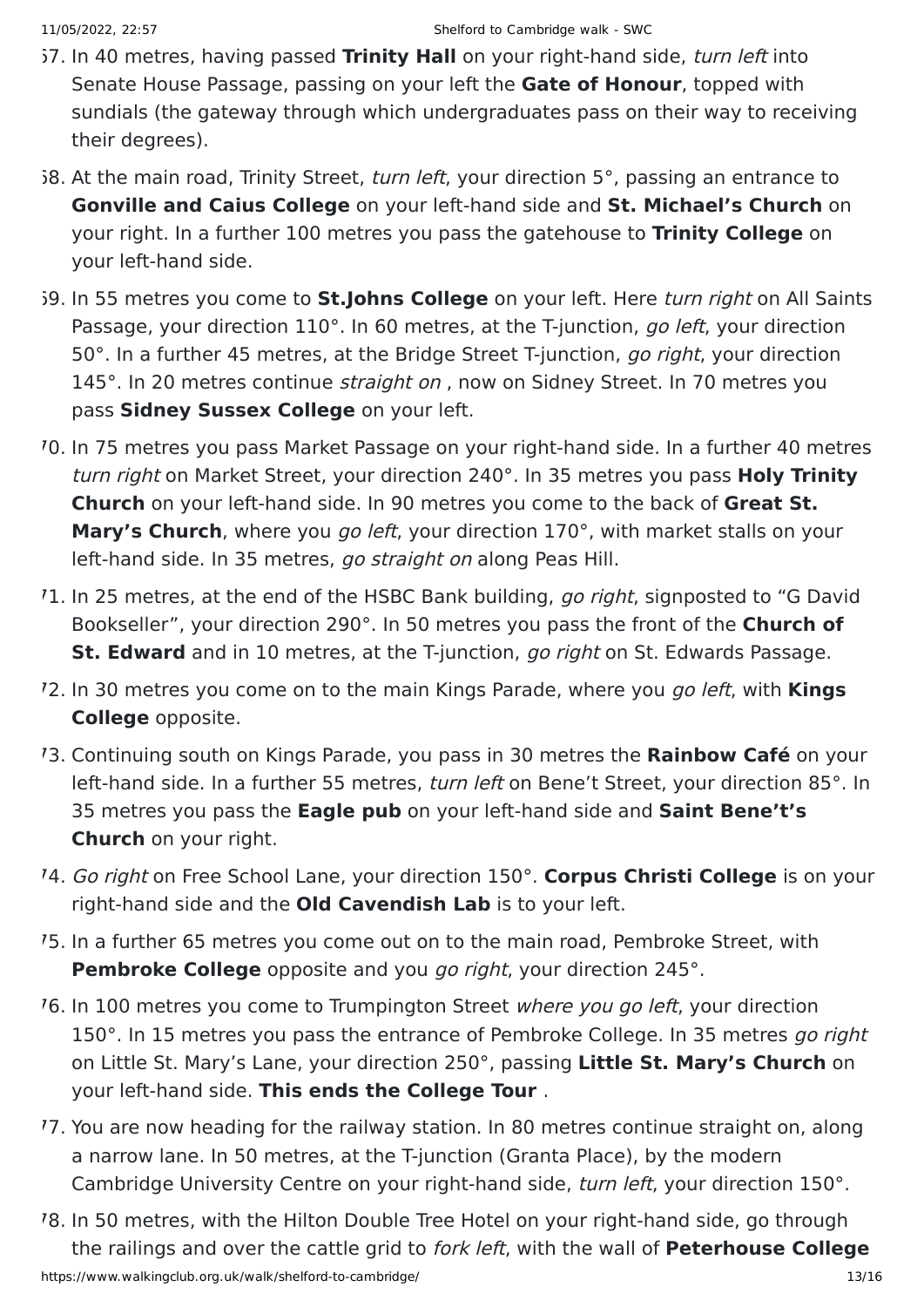on your left, your direction 130°.

- 79. In 120 metres you pass the **Fitzwilliam Museum** (behind the wall on your left-hand side). In 230 metres go through a metal swing gate **[8]** and across the Fen Causeway (A10) to continue straight on, through a metal swing gate and across the **Coe Fen** .
- 80. **[8]** (The Station Shortcut rejoins here). In 310 metres at a T-junction go left, your direction 125°, with a stream on your right. In 190 metres *fork left*, due east, with a wall on your left-hand side.
- 31. In 120 metres you come to the A10 (Trumpington Road) where you go left.
- 32. In 110 metres *turn right* on Bateman Street, due east. In 70 metres you pass the entrance to **Cambridge University Botanic Gardens** on your right-hand side. For the next 450 metres ignore all ways off.
- 83. You come to the A640 T-junction, where you turn right, your direction 155°. In 55 metres, by the war memorial, *fork left* on Station Road. Ignore all ways off and in 360 metres you come to **Cambridge Railway Station**.

## To Cambridge via Trumpington

- 1. After tea, walk ahead through the Orchard's car park in a southerly direction and pass the Brooke Museum single storey buildings on your right. Go under a barrier and exit the car park back onto the road, where you *turn left*. In 50 metres, as the road swings right, keep ahead through wooden posts onto a signposted gravel footpath between high walls, your direction 100°. The house on your left at this junction is **The Old Vicarage** . Note the statue in the front garden of **Rupert Brooke** in military uniform.
- 2. Go down the gravel footpath, which swings right and in 120 metres comes back out onto the road by Mill Pool. Turn left to cross a bridge and in 30 metres you cross another, smaller bridge. In 70 metres the road swings to the right and in a further 50 metres you go over a bridge with brick parapet walls over the River Cam.
- 3. In 120 metres you come to a public footpath sign on your right to **Byron's Pool** , a local beauty spot. Lord Byron was a pupil at Trinity College, Cambridge in 1805 and he used to enjoy an early morning dip on the river here by a weir. A detour of 400 metres takes you to the Pool, after which retrace your steps back to the road.
- 4. Back at the road, continue ahead. In 150 metres the road swings left, and in a further 50 metres, right. In 80 metres you pass St. Mary and St. Michael's Church, Trumpington on your right. Keep ahead on the road and in 100 metres, with a war memorial ahead, turn left on the main road.
- 5. In 85 metres you pass the Green Man pub on your right and in 25 metres the former Coach & Horses pub on your left (now an oriental buffet restaurant). Cross a road junction and keep ahead on the pavement of this busy road, ignoring all ways off.
- 6. In 350 metres, at a road junction with traffic lights, turn right into Long Road. In 650 metres you pass Rutherford Road on your left. In a further 70 metres **[!]** turn left off